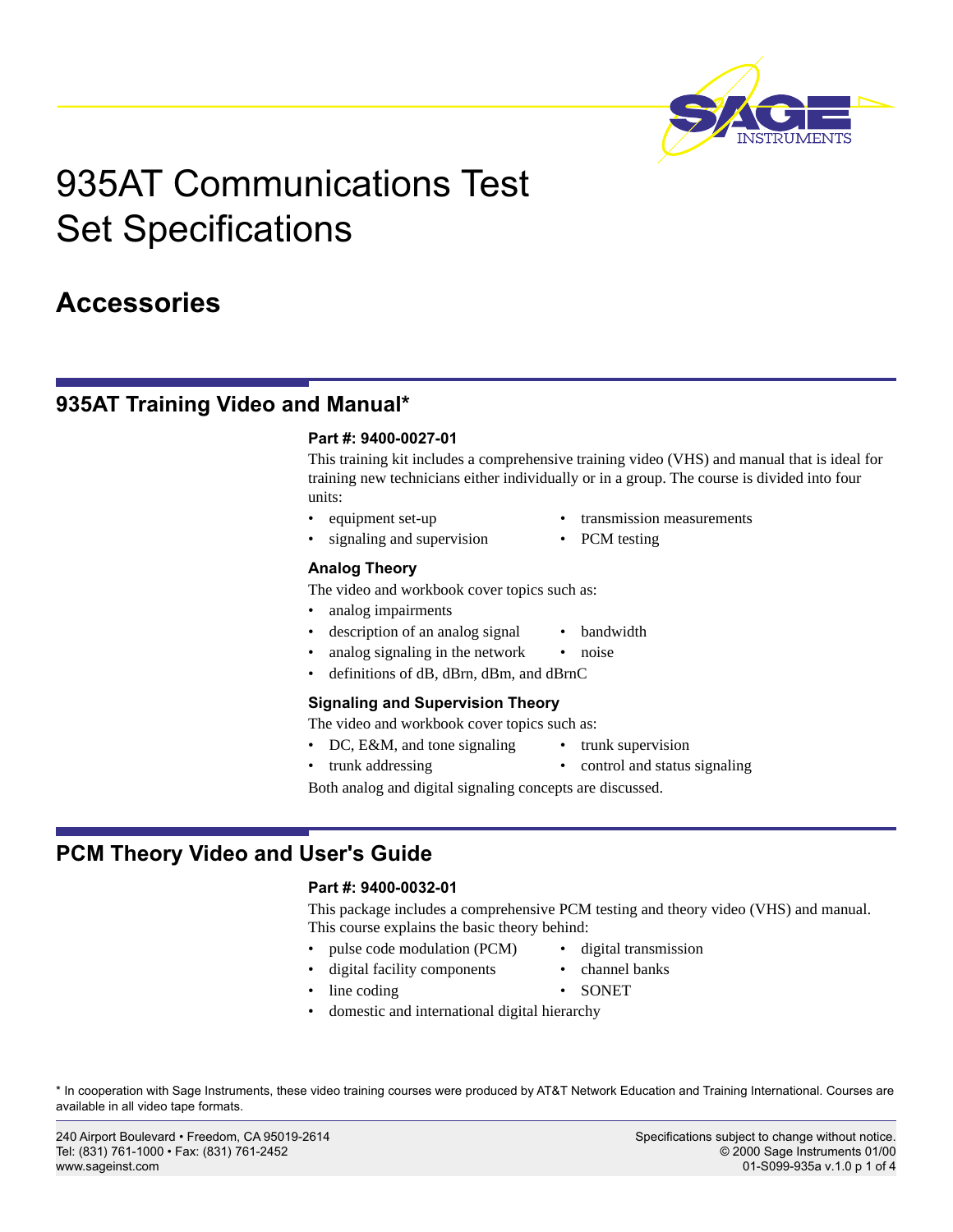## **935AT Cable Kit**

#### **Part #: 9400-0037-01**

The kit includes essentially everything you need to get your 935AT out into the field and connected to a test line, so you can test.

- 
- 
- 
- 10 cables adapters
- tools flashlight
- extension cord carrying case

#### **Cases**

#### **ATA Approved Shipping Case—Order #: 9400-1004-02**

This case is a rugged, ATA-approved, hard plastic carrying case for the 935AT that is destined for a rough life on the road or on airport luggage carousels. A front panel cover is included to protect your unit's faceplate.

#### **Padded Case—Part #: 9400-1003-01**

The case is made of tough gray nylon and is foam padded to protect your 935AT from damage. The case has enough room for your cables and peripherals, and it includes a carrying strap.

### **Rack Mounts**

Mounting brackets and hardware for mounting your 935AT in specific rack sizes.

- 19-inch Rack Mount—Part #: 9400-1001-01
- 23-inch Rack Mount—Part #: 9400-1002-01
- 24-inch Rack Mount—Part #: 9400-1006-01

## **80-Column Printer**

#### **Part #: 9400-0001-01**

An 80-column printer that connects to your 935AT via the RS-232 serial port. An RS-232 cable and buffer memory are included.

## **Test Cords**

#### **Bantam Male to Bantam Male—Part #: 9400-0002-01**

A 96" test cord with bantam-male to bantam-male connectors.

#### **310 Male to 310 Male—Part #: 9400-0004-01**

A 60" test cord with 310-male to 310-male connectors.

#### **310 Male to Alligator Clip—Part #: 9400-0005-01**

A 60" test cord with 310-male to alligator-clip connectors.